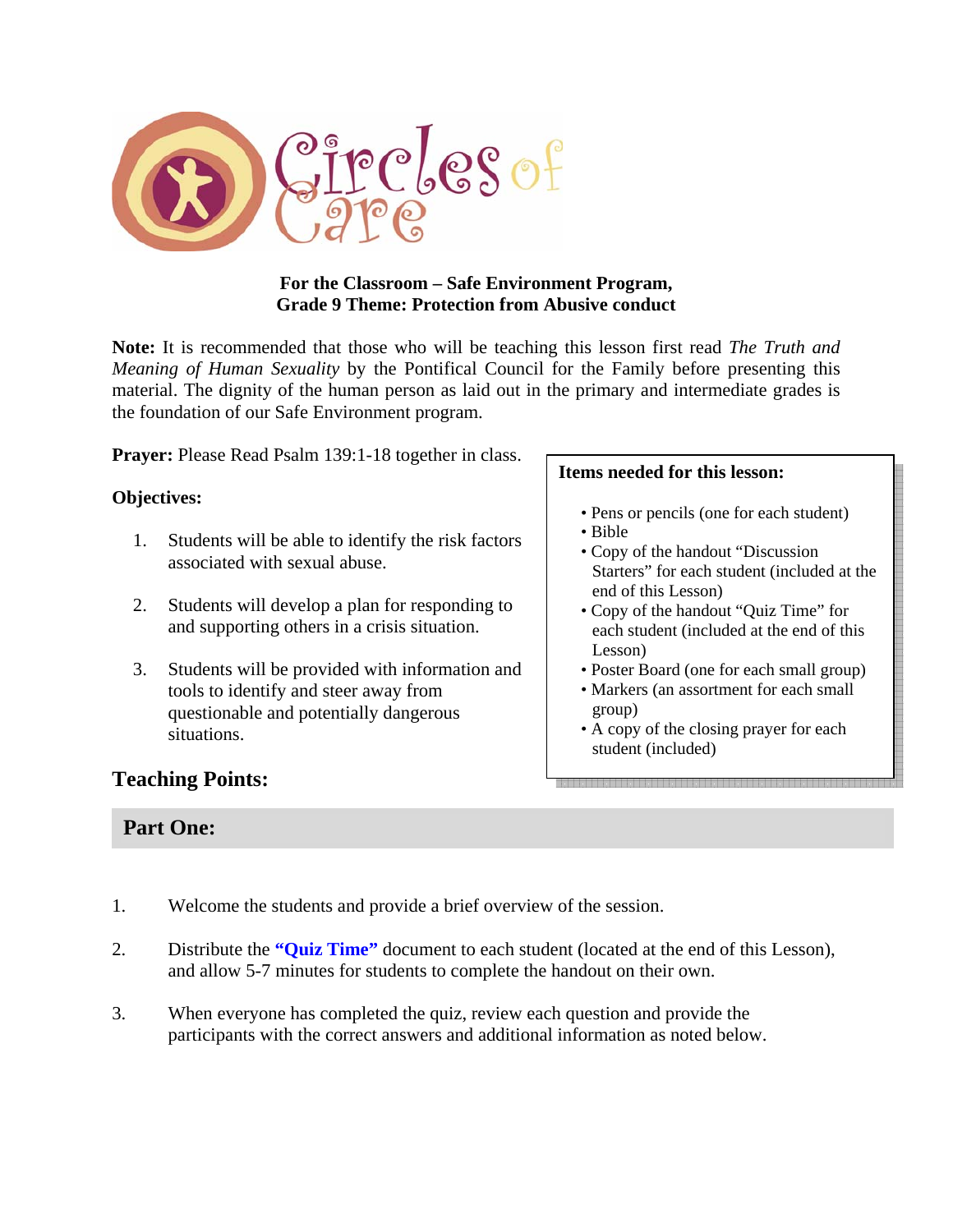#### **• Question 1. Can a person be sexually abused without being touched?**

**Answer:** Yes. In reality, sexual abuse can take on various forms. It can be actions involving sexual intercourse to fondling under or over the clothes to the sexual exploitation of children where no direct physical action is perpetrated but where they are in the presence of someone who is clearly becoming sexually aroused by their presence.

For example, a perpetrator might expose a child to pornography while watching to see what the child does in response to this exploitation, or a perpetrator might take photos of a naked child for personal sexual stimulation.

#### **• Question 2. What percentage of the time does a victim of sexual abuse know his or her abuser?**

**Answer:** 90 percent. Sexual abuse happens most often with people who know the victim. Stranger abuse is fairly rare. Abuse also happens in familiar places. Abusers are most often fathers, stepfathers, siblings, aunts, uncles, baby-sitters, caretakers, or supervisors. Normally the victim of sexual abuse knows his or her abuser.

#### **• Question 3. Who is the most common sex offender?**

**Answer:** A white married male. Perpetrators of sexual abuse usually know their victims. Most often, sex offenders are white, married males, but sex offenders can be found in every socio-economic classification, every race, every sexual orientation, and every description. Contrary to the impression given by the media, sexual offenders are also found in every religious background.

#### **• Question 4. Do most children readily tell an adult, usually a parent, when something serious like sexual abuse happens to them?**

**Answer:** No. Children frequently do not tell about being sexually abused, especially if the abuser is a member of the family. Those who have broken their silence are very often not believed as children or as adults. Abused children often struggle with the thought that they must be very bad for God to allow the abuse to happen in the first place.

#### **• Question 5. Why is abuse not often reported immediately?**

**Answer:** There are often no witnesses. The key to understanding why sexual abuse is not reported immediately is recognizing that so often the abuse happens in a secluded place. The abuser most often is someone who has power and influence over the child and who has used that power and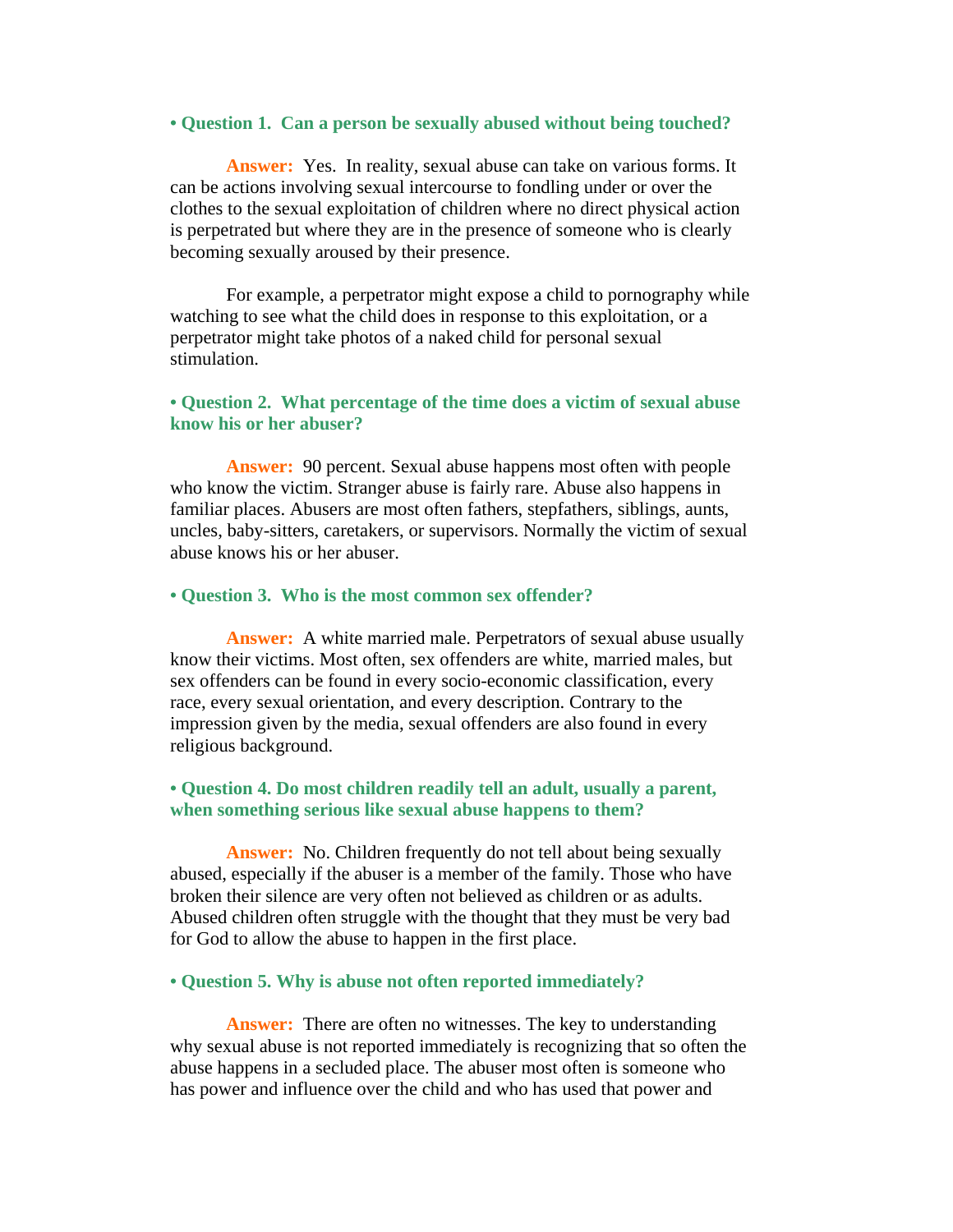influence to both groom and silence the child. Victims often want to tell and want to have the abuse stopped. As children, victims do not possess the mental capacity to break away from the power of their abuser to report what is happening.

#### **• Question 6. Are most offenders prosecuted and punished?**

**Answer:** No. Only a few of those who commit sexual assaults are apprehended and convicted for their crimes. Most convicted sex offenders are eventually released into the community under probation or parole supervision.

#### **• Question 7. Of those who abuse, how many were abused themselves?**

**Answer:** 30 percent. Most sex offenders were not sexually assaulted as children, and most children who are sexually assaulted do not sexually assault others. Not all abusers are acting out of revenge for their past victimization. Adolescent sex offenders do not always become adult offenders. Factors that may influence a victim to become an abuser include when the abuse happened, what kind of treatment the victim received, how the family reacted to the abuse, how many times the abuse took place, and what kind of abuse was inflicted on the victim.

#### **Ask the participants the following questions:**

.<br>Г

- What surprised you in this activity?
- Is there anything in the quiz that didn't surprise you or that you already knew?
- How realistic do you think these facts are?
- 4. Provide each participant with a copy of the handout **"Discussion Starters"** (located at the end of this Lesson). Allow 5 minutes for them to complete the handout on their own.
- 5. Divide the group into smaller groups of 6-8. Allow about 10 minutes for them to share their responses with the group. Be attentive to the groups and try to ensure that they stay on task. Answer questions of clarification that may arise. Share the following points with the whole group:
	- Talking about sexual abuse can be awkward and uncomfortable. Just remember that as you begin your discussions.
	- There is no right or wrong answer to any of the questions. The purpose of the discussion is to give voice to your own concerns, as well as to listen to the thoughts and concerns of others in hopes of better understanding and becoming more aware of the issues.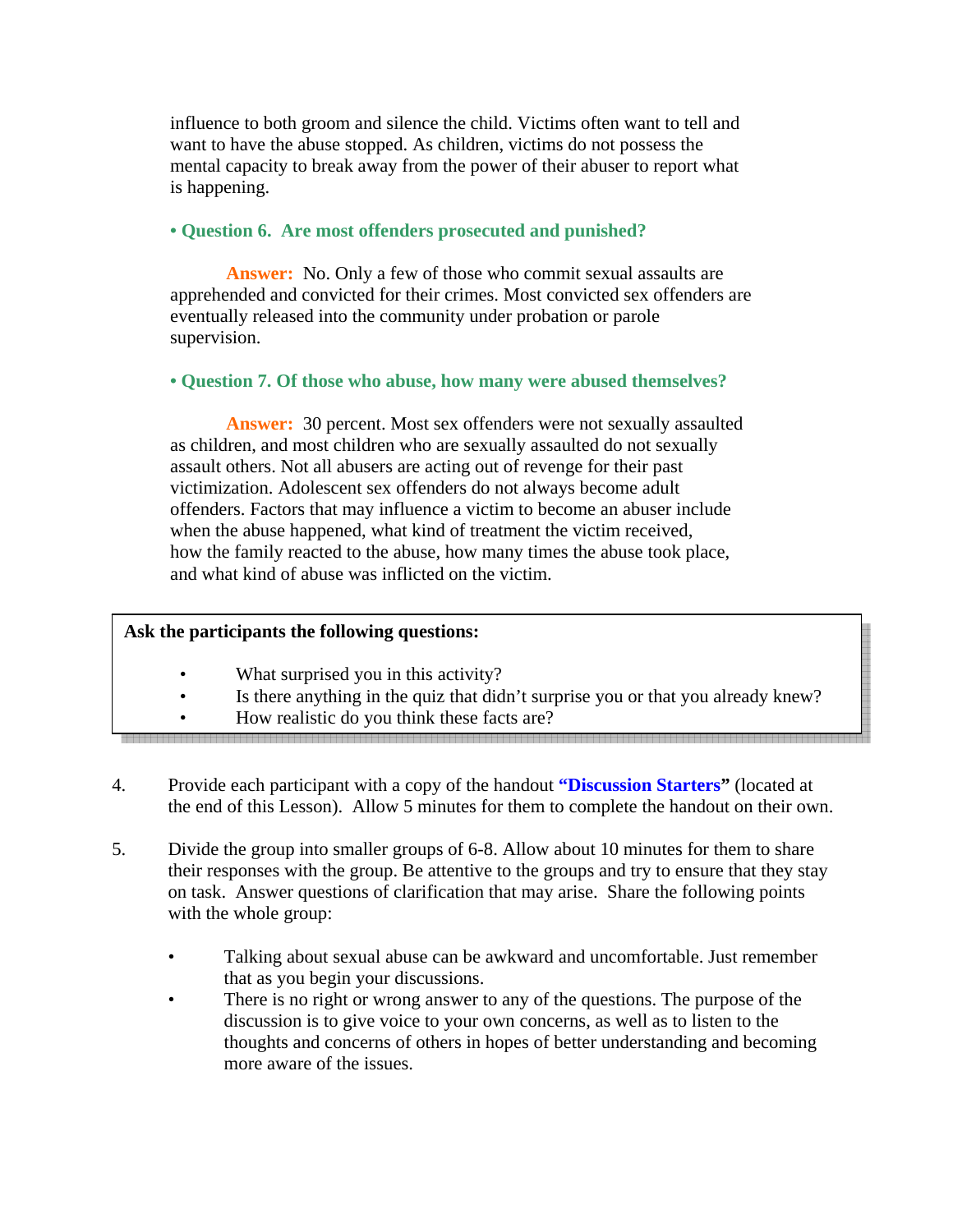- 6. Gather the students back to the large group and ask for some sampling of answers from each small group. Pay particular attention to the way they ranked the assets that teenagers need to be happy and healthy. Ask what they could do to improve the quality of the assets they chose regardless of how they were rated.
- 7. Remind everyone that there is no right or wrong answer. This is an opportunity to speak their thoughts and feelings in a safe and trusting environment and to listen to the concerns of others.

## **Part Two:**

- 1. Invite the students to return to their small groups. Present the following helpful hints to the group adding your own examples as appropriate.
	- Nothing we will learn in this session will prevent all young people from ever being harmed in any way. However, there are some tools and tips we can practice that will be beneficial in creating safe and sacred places and that will offer the coping skills necessary to move through a time of crisis.
	- Crisis can touch our lives in the form of something such as a failing grade on a test or in a class, a broken friendship, minor mistakes or accidents, or something more serious such as a devastating accident or illness, or even physical, emotional, or sexual abuse. Here are some tips and tools you will want to keep in mind for staying safe and for dealing with tough times:

**Practice asking questions.** Spend one entire day thinking of a question for everything you do in that day. Do not rule out any questions. Try to think of everything, from how orange juice is squeezed from oranges to why math was created, from whether you should believe a rumor you heard to how a person is affected by participating in extracurricular activities. After an entire day of asking questions, you will find that you do not need to ask questions about everything all the time, but certainly you take some things for granted and blindly accept as truth yet do not always know why you accept them. There is often more information to be gained than what you have immediately available to you. Practicing asking questions will get you into the habit of seeking all available resources to help you learn more about something, a habit that will be especially beneficial when a serious situation arises and you need to make an informed decision.

**Trust your instincts.** As you mature into young adulthood, you are becoming more and more aware of the opportunities to make choices for yourself. Along with this opportunity comes the responsibility to surround yourself with people—peers and adults— who will help guide you in making healthy choices. Through prayer and conversation, you can learn about the ways your decisions impact other people—either positively or negatively. You must also trust in the gifts God has given you. Your intuition alerts you when something is not right, your complex mind makes sense of a complicated situation, and your spiritual connection with God provides you the perseverance and strength to carry through difficult times. Practice trusting your feelings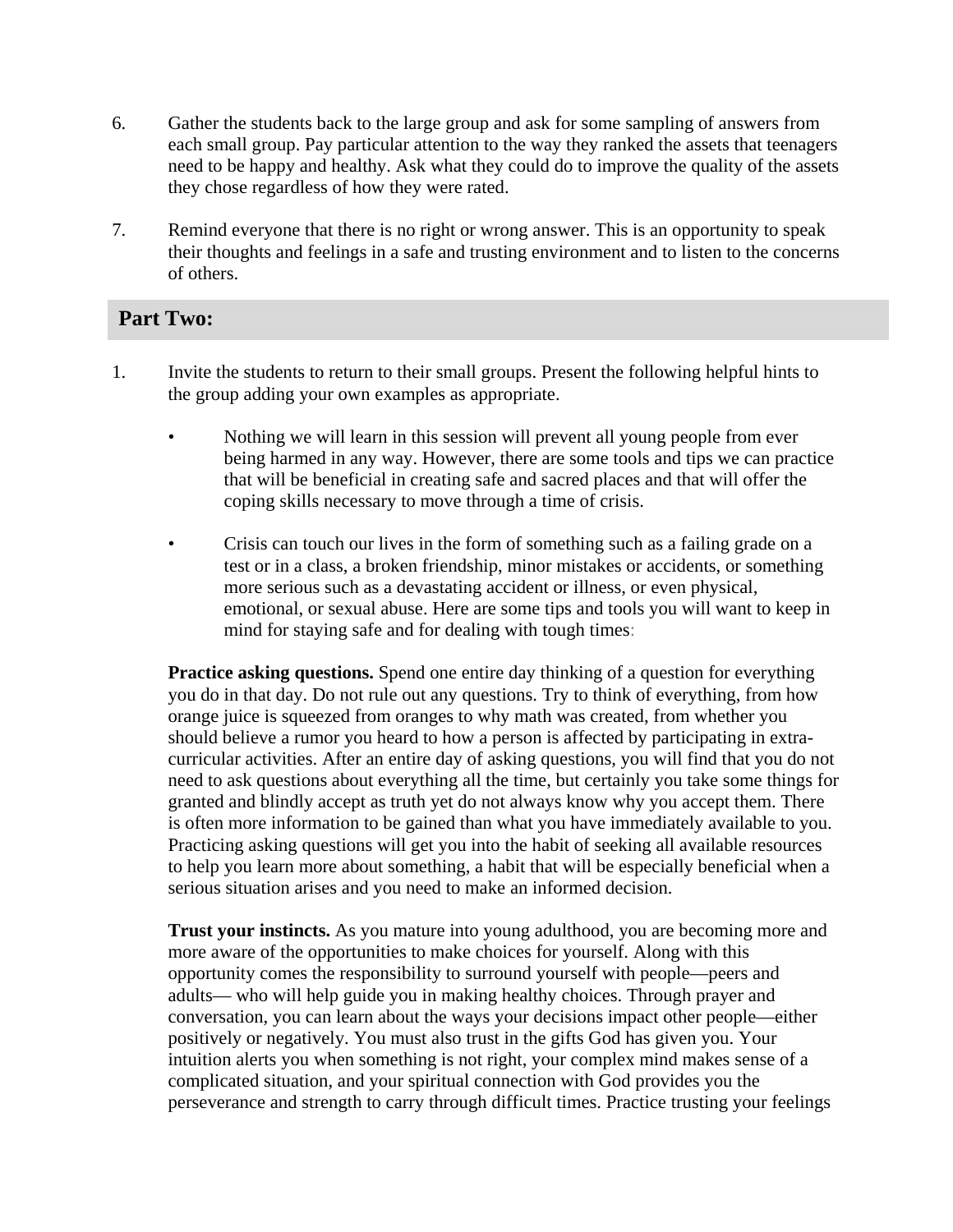by discussing how you feel about something with another person you trust—a parent, sibling, friend, or significant adult. Use journaling to voice your thoughts on paper, and allow the tool of writing to help you unfold and clarify your daily thoughts.

**Be clear about what you want and need.** How simple is it to ask for a new game, a new bike, a new car, or new clothes for your birthday or as a holiday gift? What if you were able to voice your internal needs and wants just as clearly and easily? It is okay to tell someone that you feel uncomfortable or want to get out of a situation because it doesn't feel

right, whether the situation is lying, stealing, gossiping, or putting someone down. You don't have to do something that goes against what you believe is right just because someone else says you should—even if that someone is an adult. Practice being clear about what you need to be healthy in everyday life situations—how much sleep you need, communicating how you are feeling, wanting to have time alone, or needing help with homework. Communicating what you need has nothing to do with being selfish. In fact, it is self-care to think about and to articulate what your body, mind, and soul need to stay healthy and happy. Look to the significant adults in your life, such as your parents, teachers, or trusted family and friends, to help you balance the difference between need and greed.

**Get involved.** Being involved in the community does not have anything to do with being popular or being the most active or voted the friendliest or most outgoing. Do not limit yourself because you don't think you deserve to be an active community member. Educate yourself about the different ways you can be involved in the community. Find something that is interesting to you. Take piano lessons outside of school, meet your neighbors, volunteer at a local shelter, baby-sit for family and friends, walk in a benefit race, teach Bible stories to children at your church, tutor peers, or participate in a team or club. Choose something that inspires you or is interesting to you. Being involved serves two main purposes:

- $\rightarrow$  you get to know other teens and adults who can potentially support you and whom you can potentially trust, and
- $\rightarrow$  you build your own character, set examples for others, and gain insight into who you are and who you want to be. Community involvement gives you an opportunity to think about your future and your goals.

Ask the participants if they have any additional tips or ideas to offer. Allow for some discussion if time permits.

2. Tell the participants that each small group is to create an advertisement for one of the tips they have just heard. Provide each group with a poster board and several markers. Assign each group one of the four tips presented in step 1. It is okay if several groups are assigned the same tip.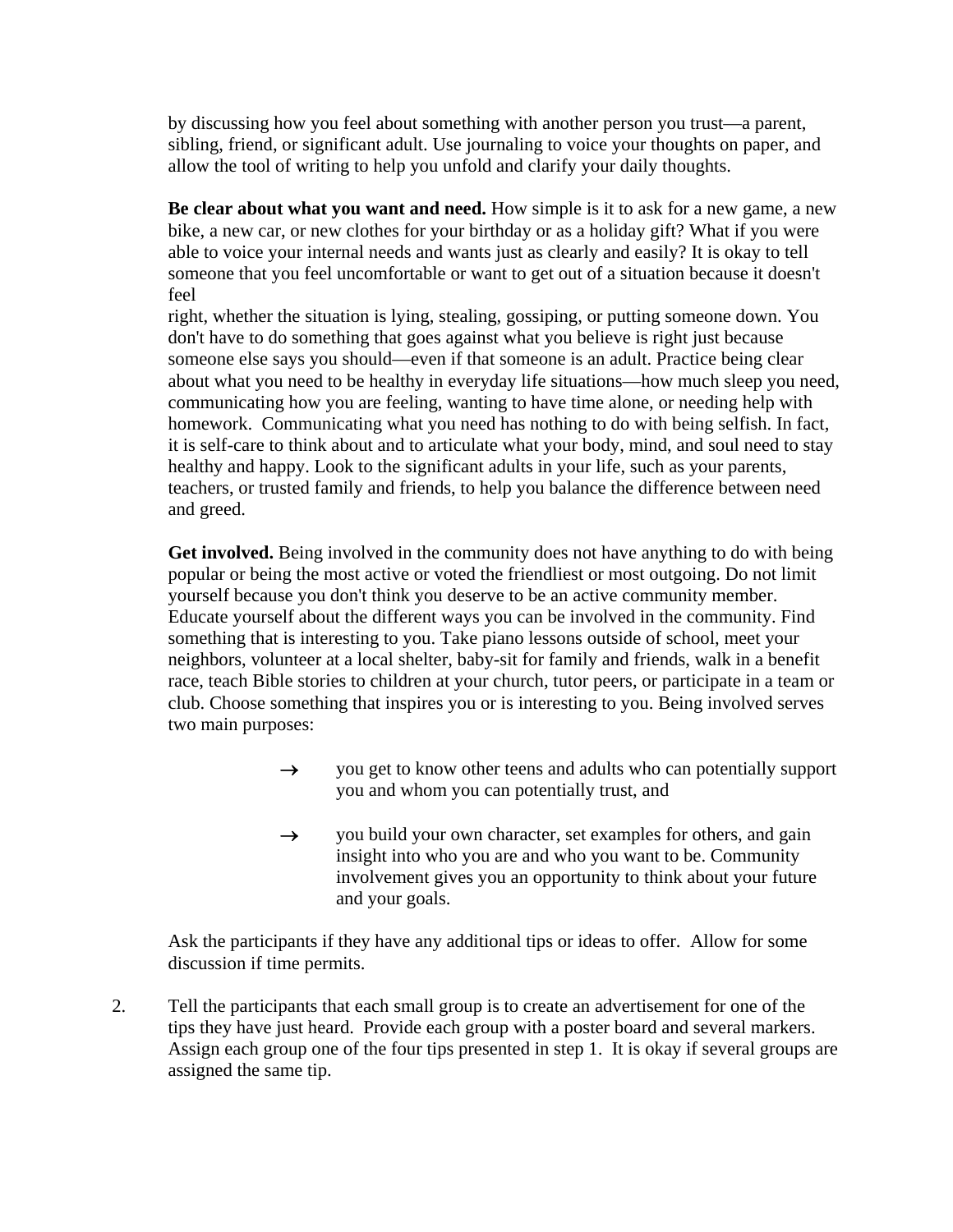- 3. Tell the groups to imagine they are at a baseball game, riding in a car, surfing the Internet, or reading a magazine. They should create an advertisement for that place or space. Assign one of those locations to each small group, or invite the groups to choose a different location they would like to create an advertisement for. Ask them to create an advertisement that might be found in the location they have chosen. Remind the groups that their advertisement should be engaging, interesting, and informative and that it should make a viewer want to buy the product or service they are promoting. Invite the groups to imagine how they could make their viewers want to have this "product." To make the activity more challenging, tell the groups that the other groups will judge their advertisements for effectiveness and that there will be prizes awarded to the winning advertisements. Give the groups 15 minutes to complete the assigned task.
- 4. Invite each group to present to the large group the advertisement they have created. Add comments and suggestions where necessary. Consider posting the advertisements in a visible location for parishioners and/or other students to see.

### **Part Three:**

Schools may also use *Netsmartz* in this Lesson Plan. *Netsmartz* is an interactive, educational safety resource developed by the National Center for Missing and Exploited Children and the Boys & Girls Clubs of America to teach children and youth how to stay safer on the internet.

The use of a *Netsmartz* video or videos is not a substitute for the Circles of Care Lesson; but may be used in addition to the Circles of Care Lesson.

The videos appropriate for this Lesson Plan are:

- 1. Tracking Teresa
- 2. Amy's Choice

The videos can be viewed at: http://www.netsmartz.org/resources/reallife.htm

The lesson plans that correspond with each video can be found after Part Four. They are also available in PDF format on the www.ceorockford.org website under the Child Safety section Grades  $9 - 12$ .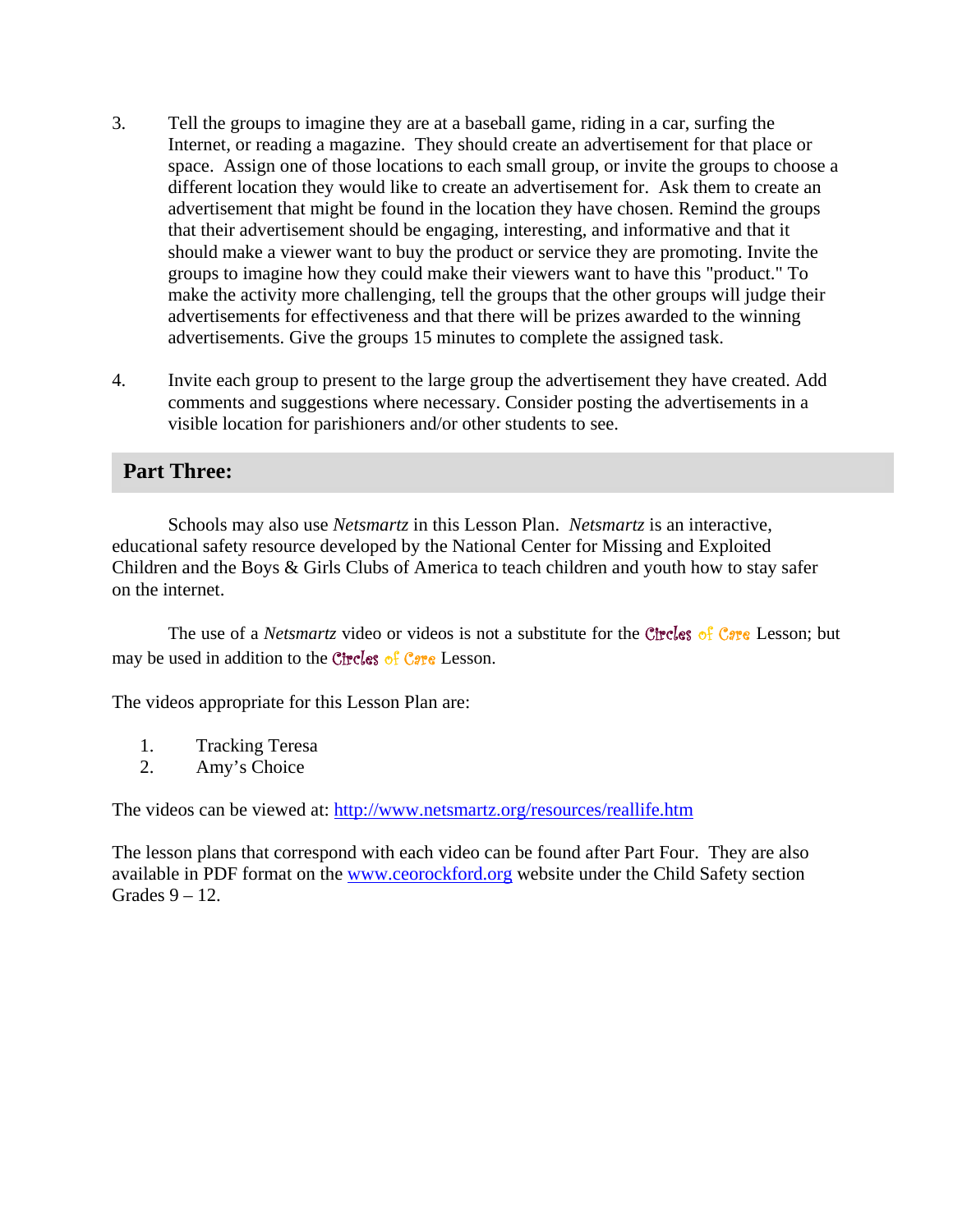# **Part Four:**

Closing Prayer **"You Know Me, Lord"** (located at the end of this Lesson)

1. Invite someone to proclaim Jeremiah 29:11-12. Allow a few moments of silence after the reading.

2. Share the following points with the participants:

- Although many things in life may challenge us, God has great things in mind for each of us.
- God knew us even before we were born and desires for us to follow God's lead and be guided by God's love.
- God's plans for each of us involve growing spiritually, seeking goodness, and trusting in God's all-knowing power.
- With God's guidance and the guidance of the Church, we can persevere through difficult situations.

3. Invite the students to share any thoughts or reflections they might have on the reading from Jeremiah.

Conclude by inviting the participants to pray the closing prayer together:

*Lord, you have created me with specific thoughts, ideas, and characteristics. You know everything about me. You know who I am and who I will become. You have plans for me that are wonderful, plans that I might not even be able to imagine for myself. Help me to trust in your guidance, Lord. Help me to believe that I don't have to do anything by myself. Help me to remember that you are ever-present, all-knowing, and completely loving. Grant me the gifts I need to believe in myself. When I feel discouraged, remind me that I am a capable person. When I feel lonely, send me friends and family who will support me. When I am totally confused, show me the right path to follow. When I doubt the future, enlighten me to trust in your creative plans. I ask this with a humble heart and with much gratitude. AMEN.* 

*Creating Safe and Sacred Places,* (Winona, MN St. Mary's Press®, 2003). Used by permission of the publisher. All rights reserved.

*Circles of Care Version 2.0 Revised 2007 Copyright ©2006*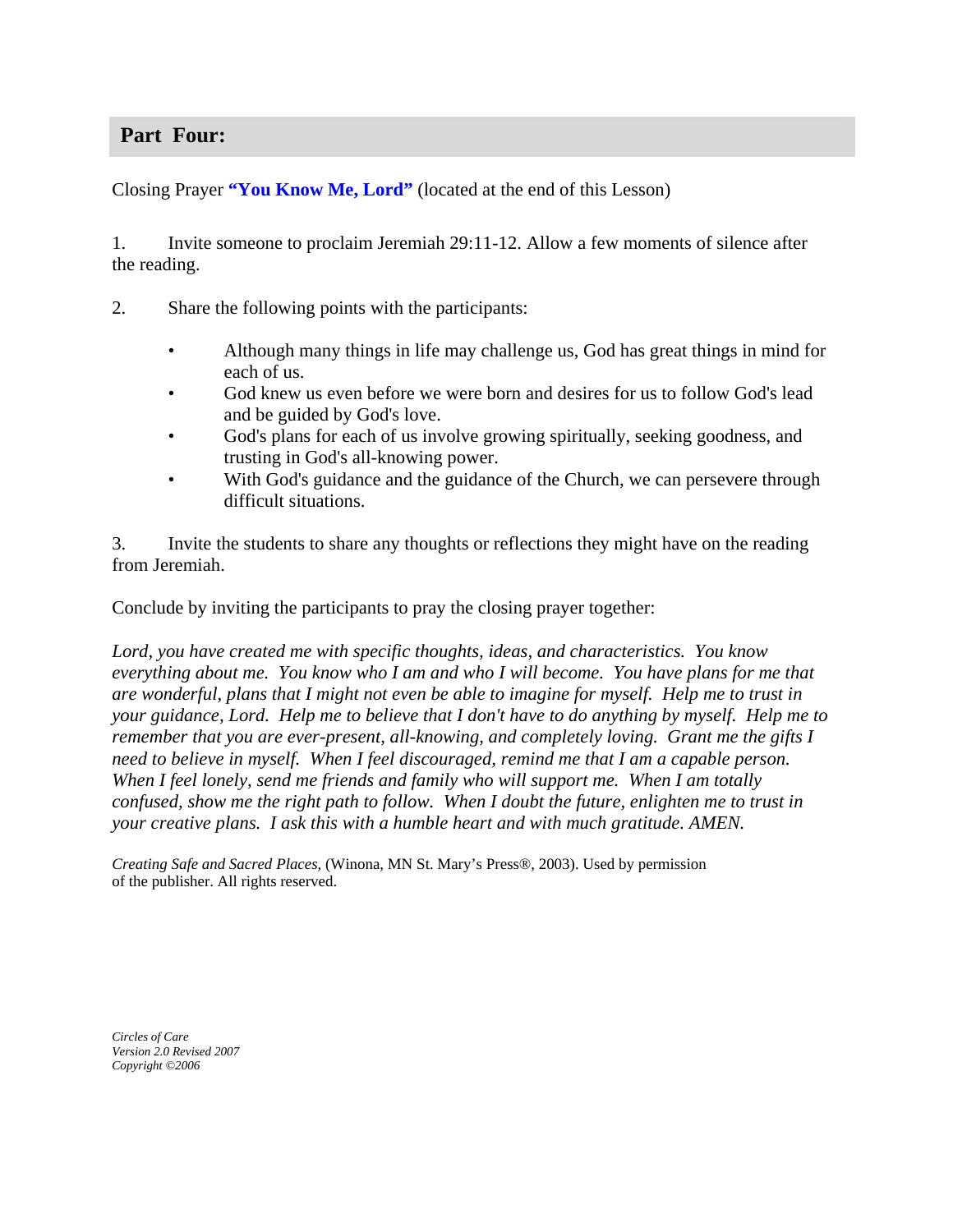i dd Le Schoo

# TRACKING TERESA

TIME 25 to 30 minutes

## OVERVIEW

Students watch "Tracking Teresa" to understand why it is important for them to protect their personal information while online. Students play the game "Two Truths and a Lie" to see how difficult it is to know whether what someone says about themselves is true or not. Thinking of the possible dangers of the Internet, they then develop a personal "Internet Safety Action Plan."

### 巴克阿氏克雷图 医阿哥耳

Enhance a teen's ability to recognize dangers on the Internet.

#### INTERNET SAFETY 固定与与同方量

. I WILL KEEP MY IDENTITY PRIVATE. I will never share personal information such as my full name, my mailing address, my telephone number, the name of my school, or any other information that could help someone determine my actual identity. I will also not reveal any personal information about my friends or family. I will never send a person my picture or anything else without first checking with my parents or guardian.

## MATERIALS

- computer lab or computer connected to an LCD projector
- "Tracking Teresa" vignette from the NetSmartz Teens program
- . "Internet Safety Action Plan" handout
- $\cdot$  3 X 5 cards
- paper and pencils

#### HETIVITY

instruct the students to write down the personal information they find out about Teresa as they watch "Tracking Teresa." Compare what they wrote to the list at the end of the vignette. Discuss how a seemingly insignificant piece of information can reveal a lot to someone with harmful intent.

Give each student a 3 X 5 card and tell the students to write their names and three statements about themselves, Two of the statements need to be true, and one statement needs to be false. The false statement should not be obvious to the other class members. Collect the cards and screen them to help ensure appropriateness. Read each student's name and his or her statements aloud and have the students vote on which statement they think is false. Then let the student reveal if the class quessed correctly.

Explain even though it might seem like they know someone well online, they have no way of knowing whether the person is telling the truth. This is why they must not give personal information even to someone they have communicated with online for a long time. Point out even though the students in the class see each other every day, they were not always able to correctly guess which of their class mates' statements was false. How can they expect to know when someone they communicate with online is telling the truth?

Give students the last five minutes of class to fill out their "Internet Safety Action Plan," explaining they should think about what they learned today in class as they fill out the action plan.



Copyright @ 2004 National Center for Missing & Exploited Children and Boys & Girls Clubs of America. All rights reserved.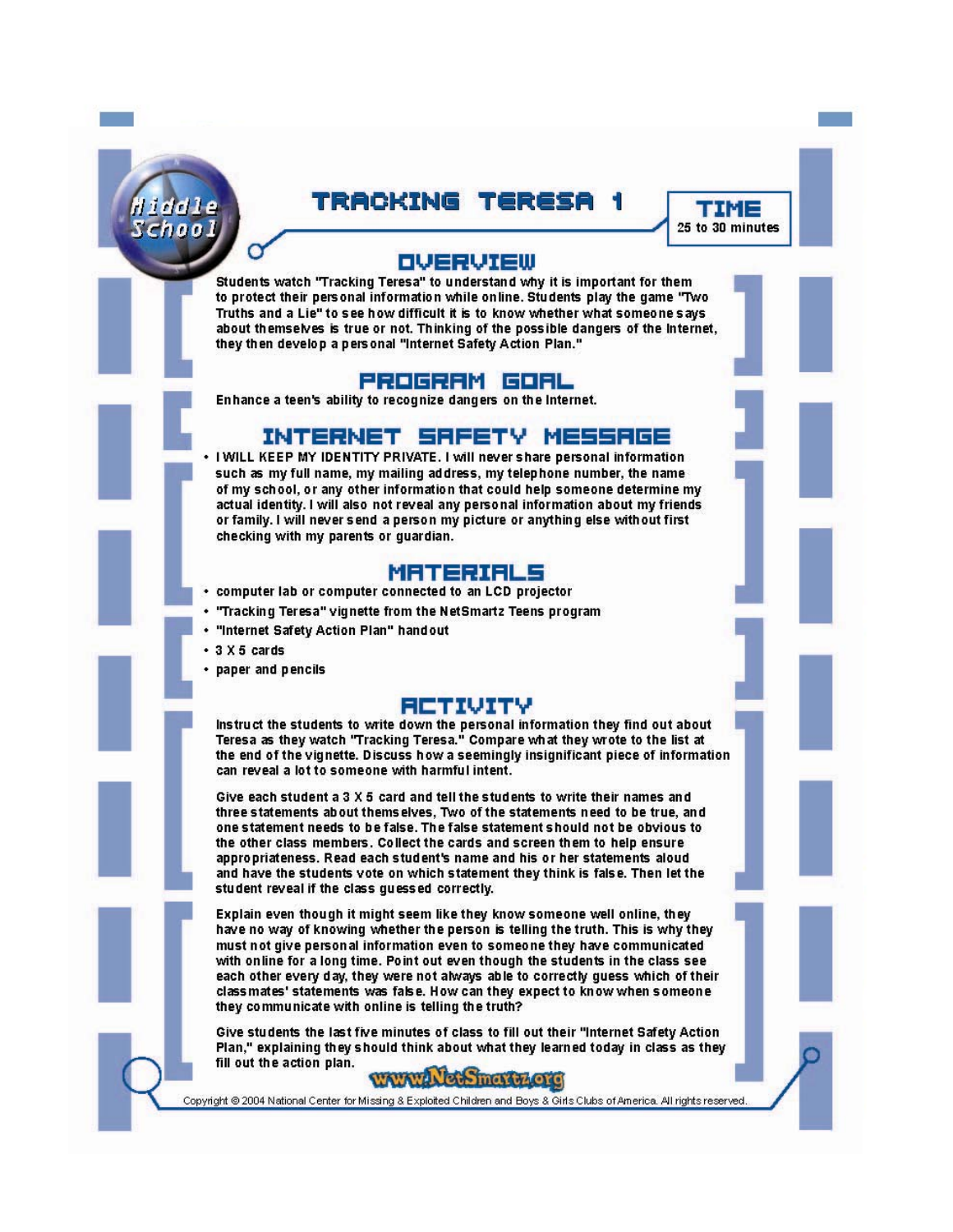

Ш

**High School** 

| OVERVIEW                                                                                                                                                                                                                                                                |                                                                                                                                                                                                                                                                                                                                      |
|-------------------------------------------------------------------------------------------------------------------------------------------------------------------------------------------------------------------------------------------------------------------------|--------------------------------------------------------------------------------------------------------------------------------------------------------------------------------------------------------------------------------------------------------------------------------------------------------------------------------------|
|                                                                                                                                                                                                                                                                         | <b>RETIVITIES</b>                                                                                                                                                                                                                                                                                                                    |
| Teens watch "Amy's Choice," a true story about<br>a 15-year-old girl who ran away from home to<br>meet in person with a man she first met online.<br>They discuss how Amy was at risk and they can<br>avoid similar situations by communicating with<br>trusted adults. | Hand out the "Amy's Choice 1" worksheet to the<br>students. Tell them you are going to play a true story<br>of a 15-year-old girl who tells her experience in her<br>own words. As they watch the presentation, ask them<br>to watch for anything they would do differently to<br>avoid putting themselves in a dangerous situation. |
| PROGRAM GOAL                                                                                                                                                                                                                                                            |                                                                                                                                                                                                                                                                                                                                      |
| Increase communication between adults and<br>teenagers about online safety.                                                                                                                                                                                             | Have them answer the questions below on their<br>worksheet while watching the "Amy's Choice" vignette.<br>1. Why did Amy start talking to the man online?<br>(She felt like she didn't have anyone to talk to.)                                                                                                                      |
| INTERNET SHFETY MESSHGE                                                                                                                                                                                                                                                 | 2. Where did Amy first "meet" the man?<br>(In an online private chatroom.)                                                                                                                                                                                                                                                           |
| I will never meet in person with anyone I have first<br>"met" online without discussing it with my parents<br>or guardian. If my parents or guardian agrees to the<br>meeting, it will be in a public place and my parents or<br>guardian must come along.              | 3. How long did Amy talk to the man online before<br>meeting him in person? (About a month.)                                                                                                                                                                                                                                         |
|                                                                                                                                                                                                                                                                         | 4. Amy knew how old the man was. Why did she<br>keep talking to him?<br>(He was someone to talk to, and he said reassuring<br>things to her. He paid attention to her.)                                                                                                                                                              |
| MATERIALS                                                                                                                                                                                                                                                               | 5. Had the man ever talked other girls into meeting<br>with him in person?                                                                                                                                                                                                                                                           |
| • computer lab or computer connected to an LCD<br>projector or television monitor<br>. "Amy's Choice" vignette from the NetSmartz                                                                                                                                       | (Yes, but he'd never been caught.)<br>6. Why is Amy still worried?<br>(The man still knows where she lives and could call<br>or try to visit her after getting out of jail.)                                                                                                                                                         |
| "I-360" program                                                                                                                                                                                                                                                         | 7. Why does Amy encourage other teens to talk to                                                                                                                                                                                                                                                                                     |
| • "Amy's Choice 1" worksheet<br>· whiteboard/chalkboard                                                                                                                                                                                                                 | their parents about what's going on even though<br>they might get in trouble?<br>(You never know what a person you are talking to<br>online may be capable of doing. It is always good                                                                                                                                               |
| <b>TIME</b>                                                                                                                                                                                                                                                             | to get help from a trusted adult.)                                                                                                                                                                                                                                                                                                   |
| 30 minutes                                                                                                                                                                                                                                                              |                                                                                                                                                                                                                                                                                                                                      |

#### WWW.NETSMARTZ.ORG

Copyright @ 2003 National Center for Missing & Exploited Children. All rights reserved.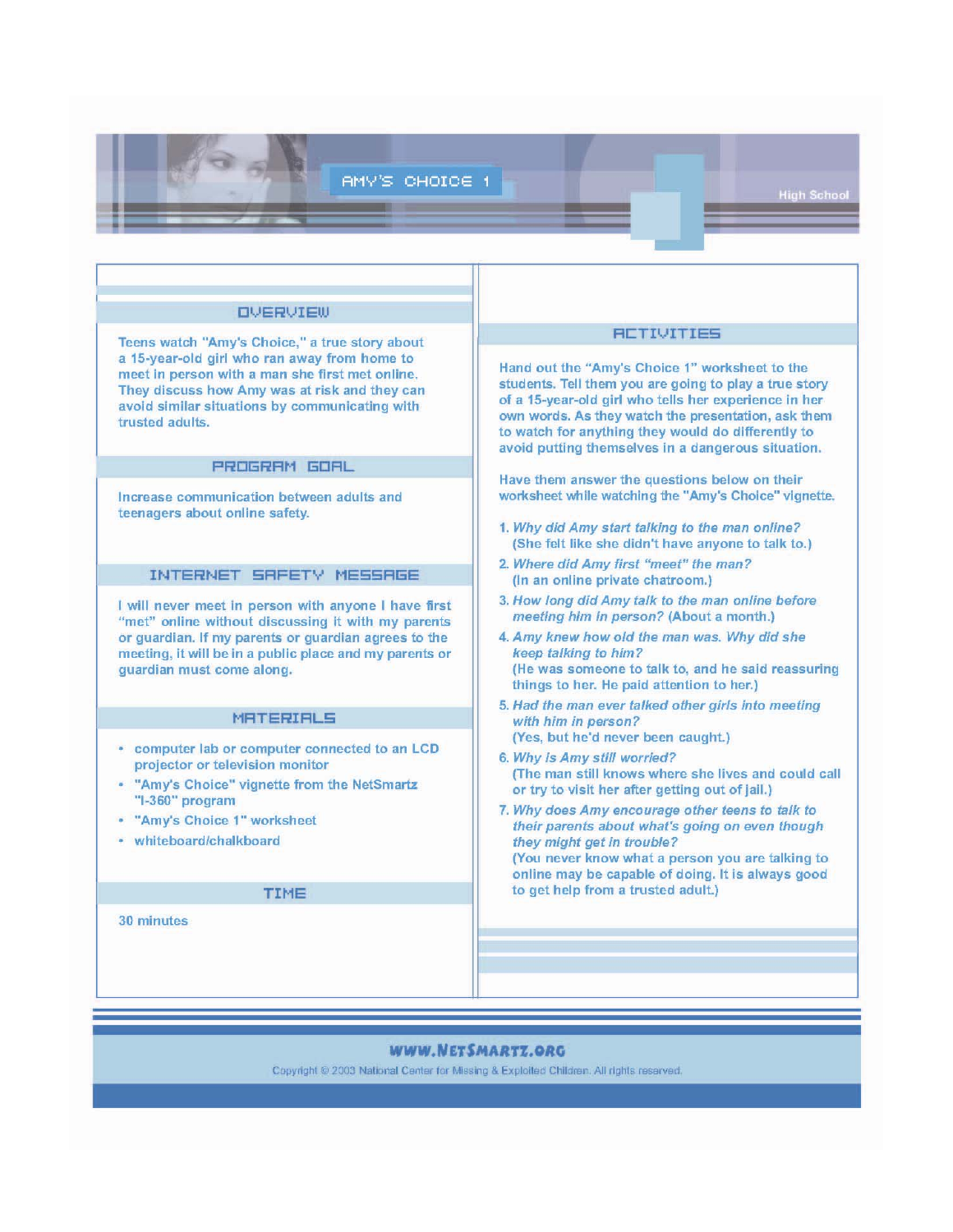AMY'S CHOICE

**High School** 

After watching "Amy's Choice," guickly go over the questions as a class, having students fill in any answers they may have missed.

Split the students into groups of three or four teens. Write the questions below on the board. Have them answer the questions in their groups and then invite several groups to share some of their responses with the class.

- 1. Why aren't many teens concerned about giving out personal information online?
- 2. At what point do you think Amy regretted sharing her personal information?
- 3. What were the consequences of sharing her personal information online?
- 4. If your friend confides in you that he or she is thinking about meeting in person with anyone he or she first "met" online, what would you tell him or her? (Show the friend "Amy's Choice" or other materials from the NetSmartz "I-360" program. Find stories from reputable news sites to tell your friend about other young people who had face-to-face encounters with someone they first "met" on the Internet. Make sure your friend realizes that he or she could be putting him - or herself in danger and not even know it.)

Explain to the students that Amy felt like she didn't have many friends and was struggling with problems at home. Amy knew this man was an adult, but since chatting was "anonymous," she didn't think anything would ever come of it. She turned to this man for "help," but not only was the "help" not there, she opened herself up to possible exploitation.

Many teens struggle with similar feelings about friends and problems at home. If you had a friend who felt this way, who could you or that friend turn to for help? (Family member, school counselor, community center, religious/spiritual advisor, teacher. You may want to list these on the board.)

What other ways could Amy have dealt with her problems besides turning to a chatroom for support?

You may wish to suggest some community resources to the teens in case they, or someone they know. struggle with tough choices. Some resources\* include

> **Teen Crisis Hotline** 800.852.8336

**National Runaway Switchboard** 800.621.4000

**Covenant House 9 Line** 800.999.9999

This may also be a good opportunity for a school counselor to visit the class.

\*Please note that we provide this list as a public service. The National Center for Missing & Exploited Children does not sponsor or endorse any organization listed.

#### WWW.NETSMARTZ.ORG

Copyright @ 2003 National Center for Missing & Exploited Children. All rights reserved.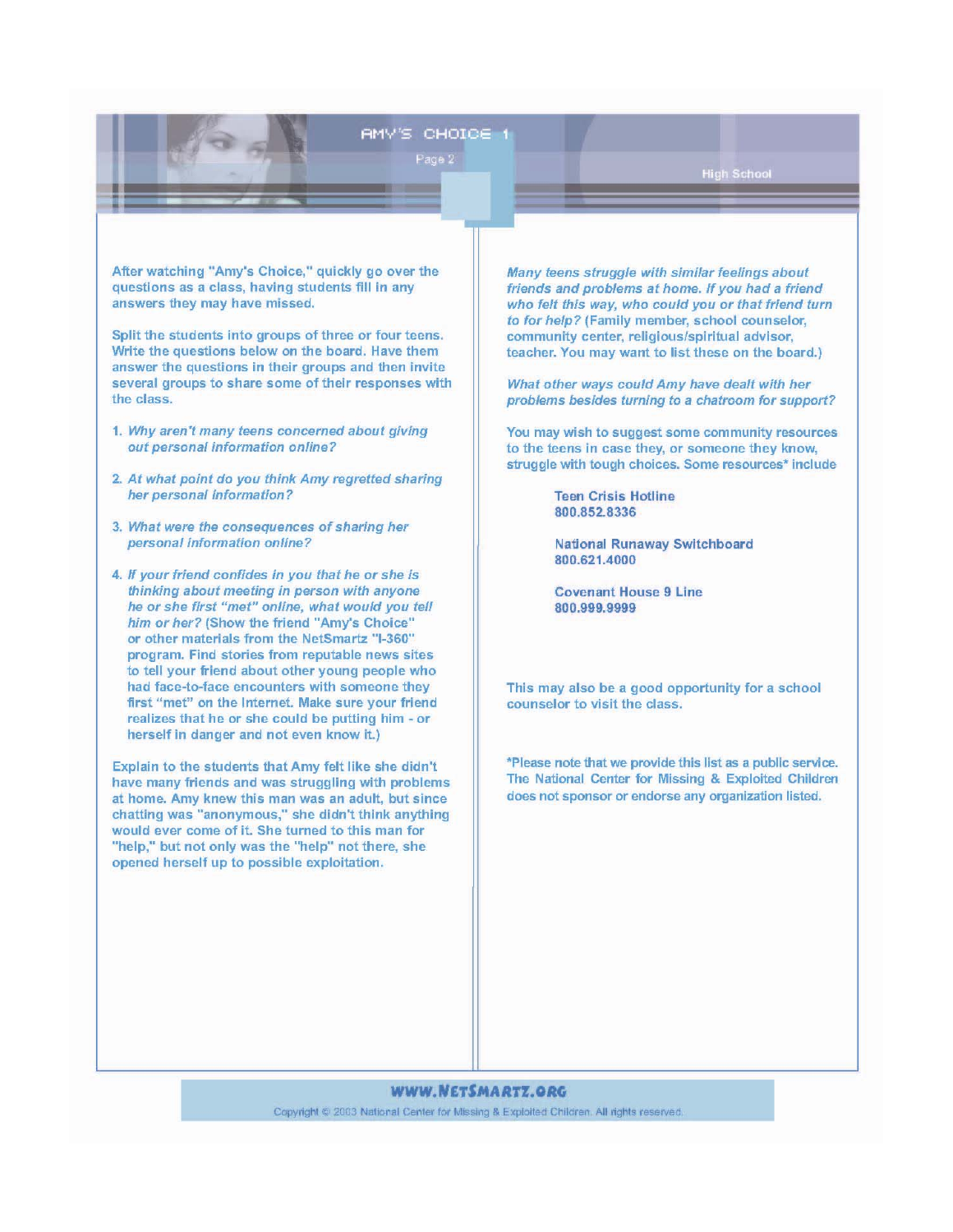

Copyright @ 2003 National Center for Missing & Exploited Children. All rights reserved.



Copyright @ 2003 National Center for Missing & Exploited Children. All rights reserved.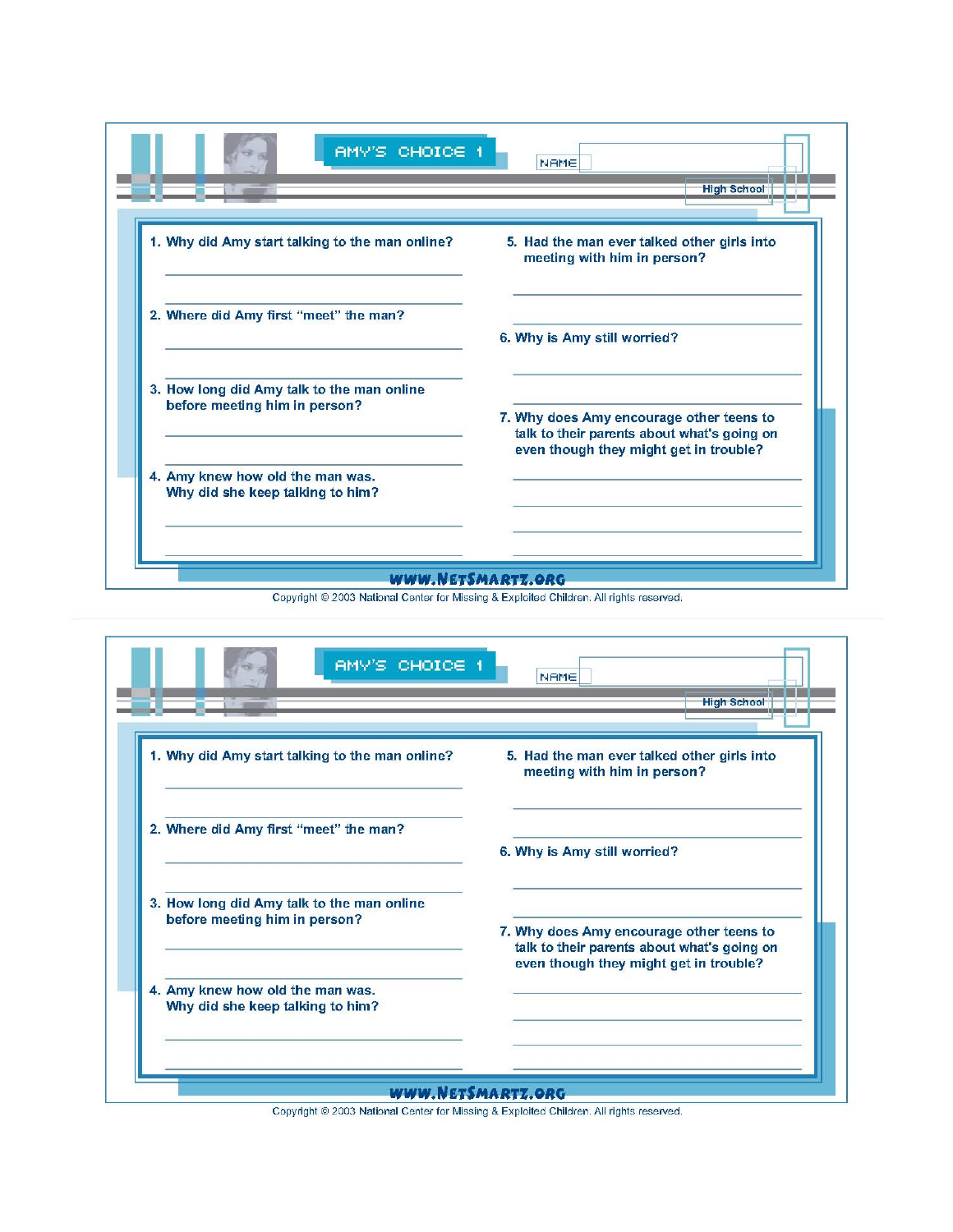# **Quiz Time**

#### **1. Can a person be sexually abused without being touched?**

**a.** Yes **b**. No

#### **2. What percentage of the time does a victim of sexual abuse know his or her abuser?**

**a.** 50 percent **b.** 66 percent **c.** 75 percent **d.** 90 percent

#### **3. Who is the most common sex offender?**

- **a**. a homosexual
- **b.** a poor person
- **c.** a white married male
- **d.** someone who was previously abused

#### **4. Do most children readily tell an adult, usually a parent, when something serious like sexual abuse happens to them?**

- **a**. Yes
- **b**. No

#### **5. Why is abuse not often reported immediately?**

- **a**. there are no witnesses
- **b**. children are good storytellers and don't always know what they're saying
- **c**. most reported cases turn out to be false accusations
- **d**. victims do not want to tell anyone

#### **6. Are most offenders prosecuted and punished?**

**a.** Yes **b**. No

#### **7. Of those who abuse, how many were abused themselves?**

**a**. 10 % **b.** 22 % **c.** 30 % **d**. 48 %